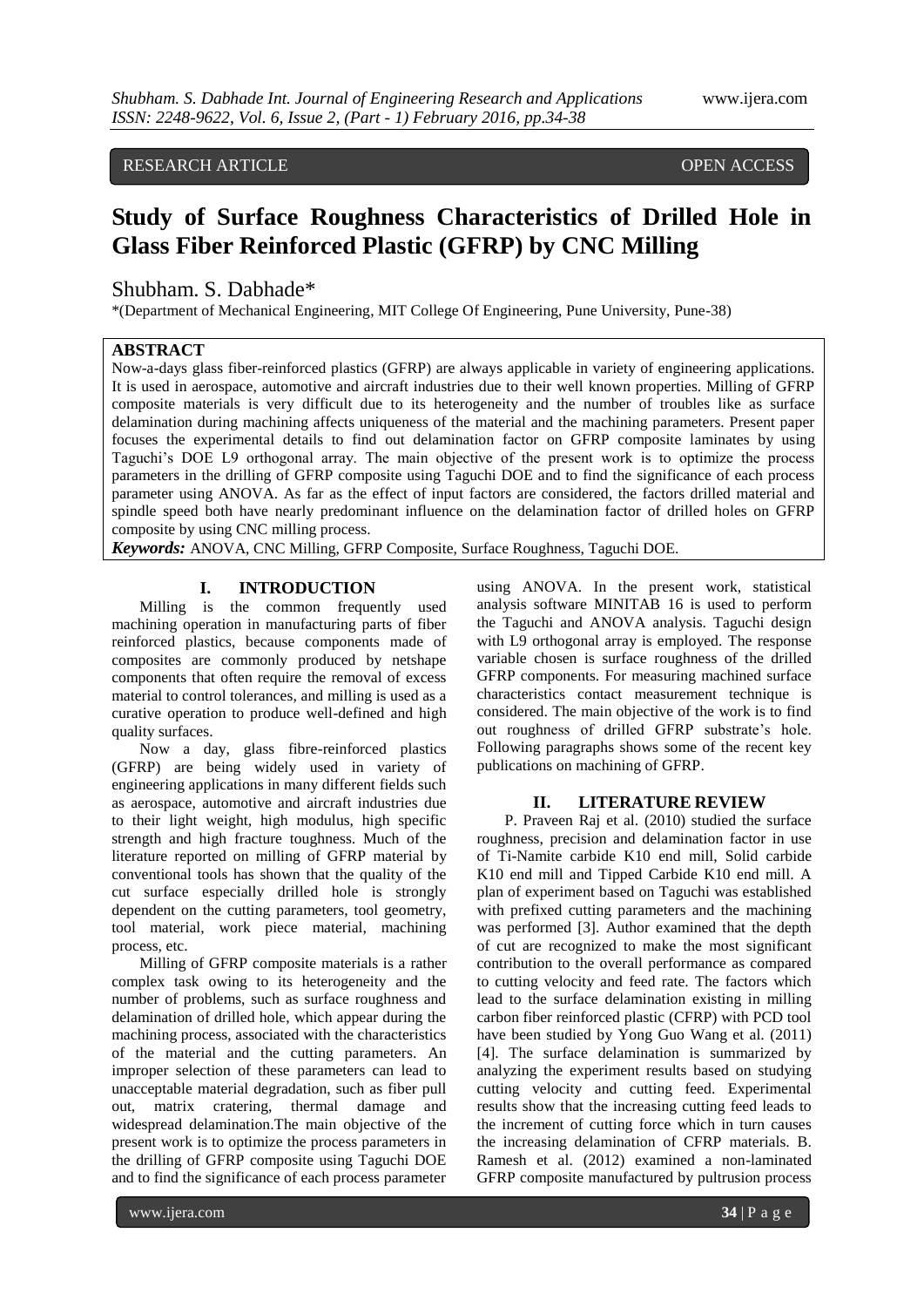was drilled with coated cemented carbide drill [5]. The thrust force and torque during drilling examined by piezoelectric dynamometer. Taguchi's OA and analysis of variance (ANOVA) were employed to study the influence of process parameters such as feed and spindle speed on the force and torque.

M. P. Jenarthanan et al. (2013) used Taguchi's L27 orthogonal array, milling experiments were conducted for GFRP composite plates using solid carbide end mills with different helix angles [6]. The machining parameters such as, spindle speed, feed rate, helix angle and fibre orientation angle are optimized by multi-response considerations namely surface roughness, delamination factor and machining force. N. Naresh et al. (2013) conducted an experiment by using Taguchi's L27 orthogonal array on milling with prefixed cutting parameters for GFRP composite plates using solid carbide end mills [7]. The machining parameters such as, and fibre orientation angle, helix angle, spindle speed and feed rate are optimized with the objective of minimizing the surface roughness, machining force and delamination factor. GDilli Bab et al. (2013) used Taguchi techniques and on the analysis of variance (ANOVA), was established considering milling with prefixed cutting parameters in Natural Fiber-Reinforced Plastic (NFRP) composite materials using cemented carbide end mill [8]. The results of NFRP composite were compared with Glass Fiber-Reinforced Plastic (GFRP) composites. Xuda Qin et al. (2014) conducted a full factor experimental design, helical milling experiments were performed by using a special cutter. Using the data obtained from the experiments, the correlation between the delamination and the process parameters was established by developing an artificial neural network (ANN) model [9]. Vinod Kumar Vankanti et al. (2014) carried out experiment as per the Taguchi experimental design and an L9 orthogonal array was used to study the influence of various combinations of process parameters on hole quality [10]. Analysis of variance (ANOVA) test was conducted to determine the significance of each process parameter on drilling.

## **III. EXPERIMENTAL DETAILS 3.1 Experimental plan**

For conducting the experiments Taguchi L9  $(3^4)$ array is selected. In this array, the numbers of factors are 4 and the numbers of levels are 3. However total numbers of runs are 9. Therefore, numbers of factor selected for the experiments are feed rate (100-140- 180mm/min), spindle speed (600-800-1000 rpm), diameter of drill (9-9.5-11.5 mm) and drill material (HSS.M2-HSS.M42-Carbide). Table (1) shows the actual experimental run with L9 orthogonal array and Table (2) shows the input parameters and their setting for experiment. Roughness (*Ra*) of drilled hole is selected as a response variable for the experiment.

Table (1):- Actual experimental design

| Parameters          | Settings           |                |         |  |  |  |
|---------------------|--------------------|----------------|---------|--|--|--|
|                     | Level 1            | Level 2        | Level 3 |  |  |  |
| Drill Material      | HSS.M <sub>2</sub> | <b>HSS.M42</b> | Carbide |  |  |  |
| Feed Rate (mm/min)  | 100                | 140            | 180     |  |  |  |
| Spindle Speed (rpm) | 600                | 800            | 1000    |  |  |  |
| Drill Diameter (mm) |                    | 9.5            | 115     |  |  |  |

Table (2):- Input parameters and their levels of setting for experiment

| Expt.<br>Runs  | Drill<br>Diameter<br>(mm) | Spindle<br>Speed<br>(rpm) | Feed Rate<br>(mm/min) | Drill<br>Material  |
|----------------|---------------------------|---------------------------|-----------------------|--------------------|
| 1              | 9                         | 600                       | 100                   | HSS.M <sub>2</sub> |
| $\overline{2}$ | 9                         | 800                       | 140                   | <b>HSS.M42</b>     |
| 3              | 9                         | 1000                      | 180                   | Carbide            |
| $\overline{4}$ | 9.5                       | 600                       | 140                   | Carbide            |
| 5              | 9.5                       | 800                       | 180                   | HSS.M2             |
| 6              | 9.5                       | 1000                      | 100                   | HSS.M42            |
| 7              | 11.5                      | 600                       | 180                   | HSS.M42            |
| 8              | 11.5                      | 800                       | 100                   | Carbide            |
| 9              | 11.5                      | 1000                      | 140                   | HSS.M <sub>2</sub> |

## **3.2 Tooling measurements**

The preparation of the experiment started with the cutting of nine work pieces to the required size from a plate of GFRP. These GFRP work pieces are exactly made to size 57 mm X 57 mm X 5 mm. A Vertical Milling Centre (VMC-1260) is used for machining purpose having 12KgF maximum load table capacity. The GFRP workpiece is hold by vice as shown in Fig. (1). Initially a centre drill was made so as to ensure accurate drilling of GFRP workpiece. Then according to L9 orthogonal array a drilling is conducted in each workpiece. After drilling the workpiece is unclamped from vice and then it was dried by a pressurised air nozzle. Each drilled workpiece is covered by a plastic sticky paper for protecting hole by dust and swarf.



Fig (1): Closed view photograph of experimental set up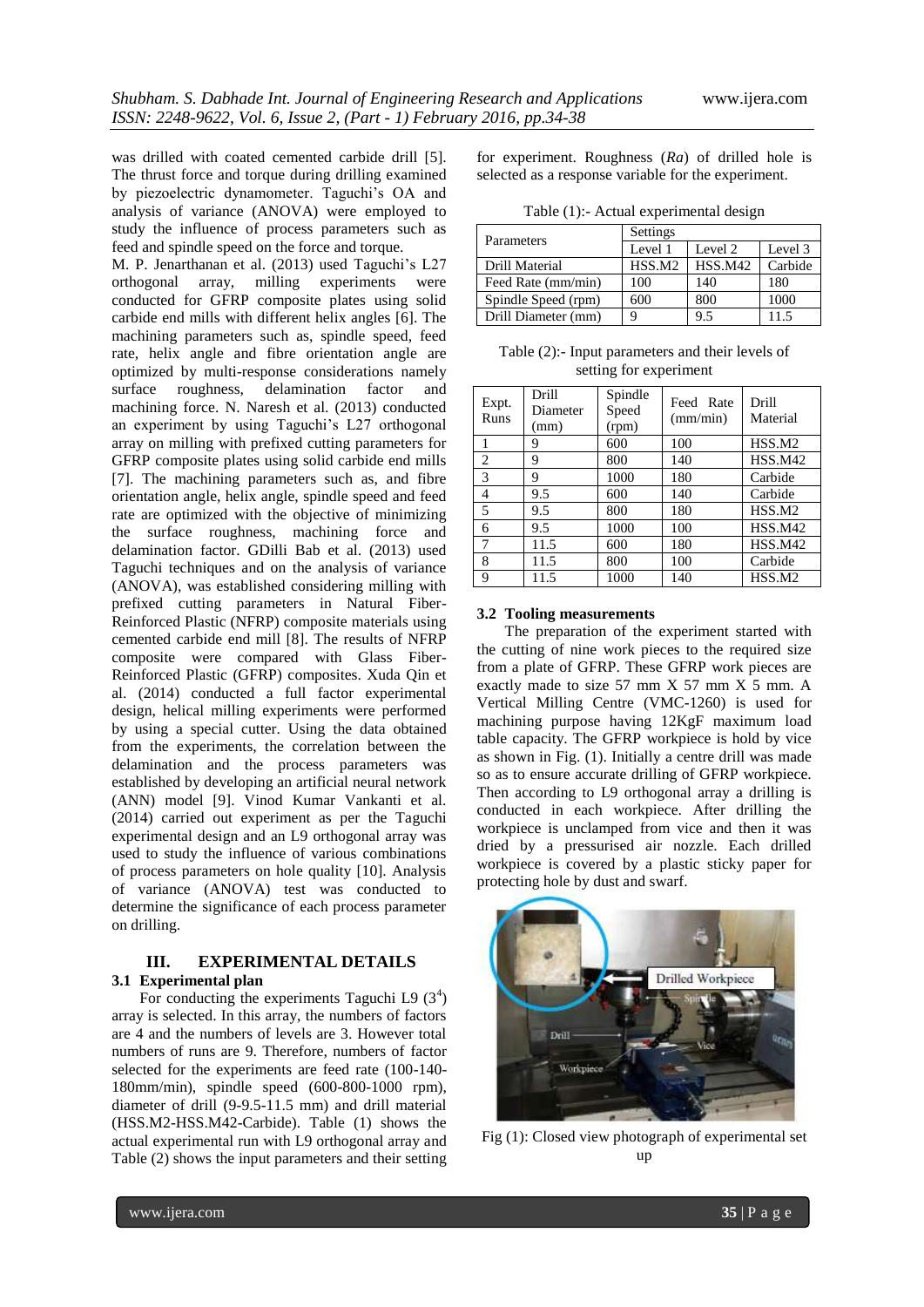A roughness tester shown in Fig. 2. made by Strumentazione, Japan Model RT10G having LC 0.001 μm is used to find out Roughness value (*Ra*) of each drilled hole. The probe may be turned by 90º to persist the measurements in the grooves between shoulders. On the integrated display, which is shielded by a protective membrane, the roughness parameter can be read easily. In this machine up to 30 readings can be save to ensure mobility. The tester delivered with the skidded pickup SM-SB10, Vblock, roughness master.



Fig (2): Set up of measuring surface roughness of drilled hole in GFRP by roughness tester

#### **3.3 Results and discussions**

The experiment is performed according to Taguchi L9 orthogonal array. Based on the experimental work, the results were analyzed and are presented in this section. The analysis is conducted to determine the significant factors influencing output variables using statistical software named as "Minitab R-16". An analysis is done to predict the response variable for the unknown value of the input factors.

Table (3):- ANOVA for roughness value (*Ra*) of drilled GFRP

| Source                   | DF | SS    | <b>MS</b> | F    | p     | %Contri |  |
|--------------------------|----|-------|-----------|------|-------|---------|--|
| <b>Drill</b><br>diameter | 2  | 3.475 | 1.740     | 2.17 | 0.195 | 57.4    |  |
| Spindle<br>speed         | 2  | 0.781 | 0.25      | 0.19 | 0.830 | 12.9    |  |
| Feed<br>rate             | 2  | 0.47  | 0.83      | 0.76 | 0.509 | 7.76    |  |
| <b>Drill</b><br>material | 2  | 1.327 | 1.320     | 1.40 | 0.317 | 21.92   |  |
| Error                    | 0  | 0     |           |      |       |         |  |
| Total                    | 8  | 6.053 |           |      |       |         |  |

Table (4):- Results of Roughness values of drilled holes in GFRP (*Ra*)

| Substrate no.         |              |                                   |                             |       |       |             |       |               |                             |
|-----------------------|--------------|-----------------------------------|-----------------------------|-------|-------|-------------|-------|---------------|-----------------------------|
| Ra<br>(um)<br>alues / | 055<br>2.0JJ | $\overline{\phantom{a}}$<br>1.00/ | $1 \subset \Omega$<br>U.490 | 1.602 | 3.364 | 054<br>J.VJ | 0.865 | $\sim$<br>ுபட | $\sim$ $\sim$ $\sim$<br>250 |

The main effects plots for roughness values (ANOM) and the table of analysis of variance (ANOVA) are shown in Fig. 3 and its roughness value from Table (4) respectively. It is observed from the ANOVA that none of the factors show statistical significance on roughness of drilled hole at 95% confidence level as the P-value in the ANOVA for any input variable is not less than 0.05.

But among the selected parameters the drill diameter shows statistical significance at 95 % C.I. The percentage contribution of the input variables influencing the roughness is drill diameter: 57.40 %, spindle speed: 12.90 %, feed rate: 7.76 % and drill material: 21.92 % showing the higher impact of drill diameter on the roughness of drilled hole. The effect of each input factors on the roughness is presented using ANOM plots.

## **3.3.1 Effect of drill material on roughness of drilled hole**

In CNC milling operation drill material shows a linear effect on the roughness of drilled hole. From the main effect plot it is shown that the roughness value is minimum up to 1.5, when carbide material is used. However, for HSS M42 material roughness is nearly as 1.82 and for HSS M2 material, roughness is about highest as 2.5. In dry drilling, tool material is having higher impact on drilled surface quality due to the material behavior changes in machining with different drill materials.

## **3.3.2 Effect of feed rate on roughness of drilled hole**

In CNC milling operation feed rate shows a non linear effect on the roughness of drilled hole in GFRP. From the MEP"s it is shown that the roughness is maximum up to 2.4, when feed rate is 100 mm/min. However, for feed rate 140 mm/min roughness is quiet minimum, it is about 1.42 and for feed rate of 180 mm/min roughness is again increased about 1.5. It is observed that when the feed rate is high a sudden temperature rise in between tool and chip interface on account of higher friction. In this case burned black chips are generated while machining. Lower feed rates gives a better drilled hole quality on GFRP material.

## **3.3.3 Effect of spindle speed on roughness of drilled hole**

It is observed from the main effect plot that spindle speed also shows a non linear effect on drilled GFRP substrates. At lower spindle speed i.e. at 600 rpm the roughness is at 1.7. When the spindle speed increases up to 800 rpm, the roughness value is increases up to 2.2. However, next step of spindle speed increment the roughness value suddenly dropped up to  $1.5$  as in Fig $(3)$ .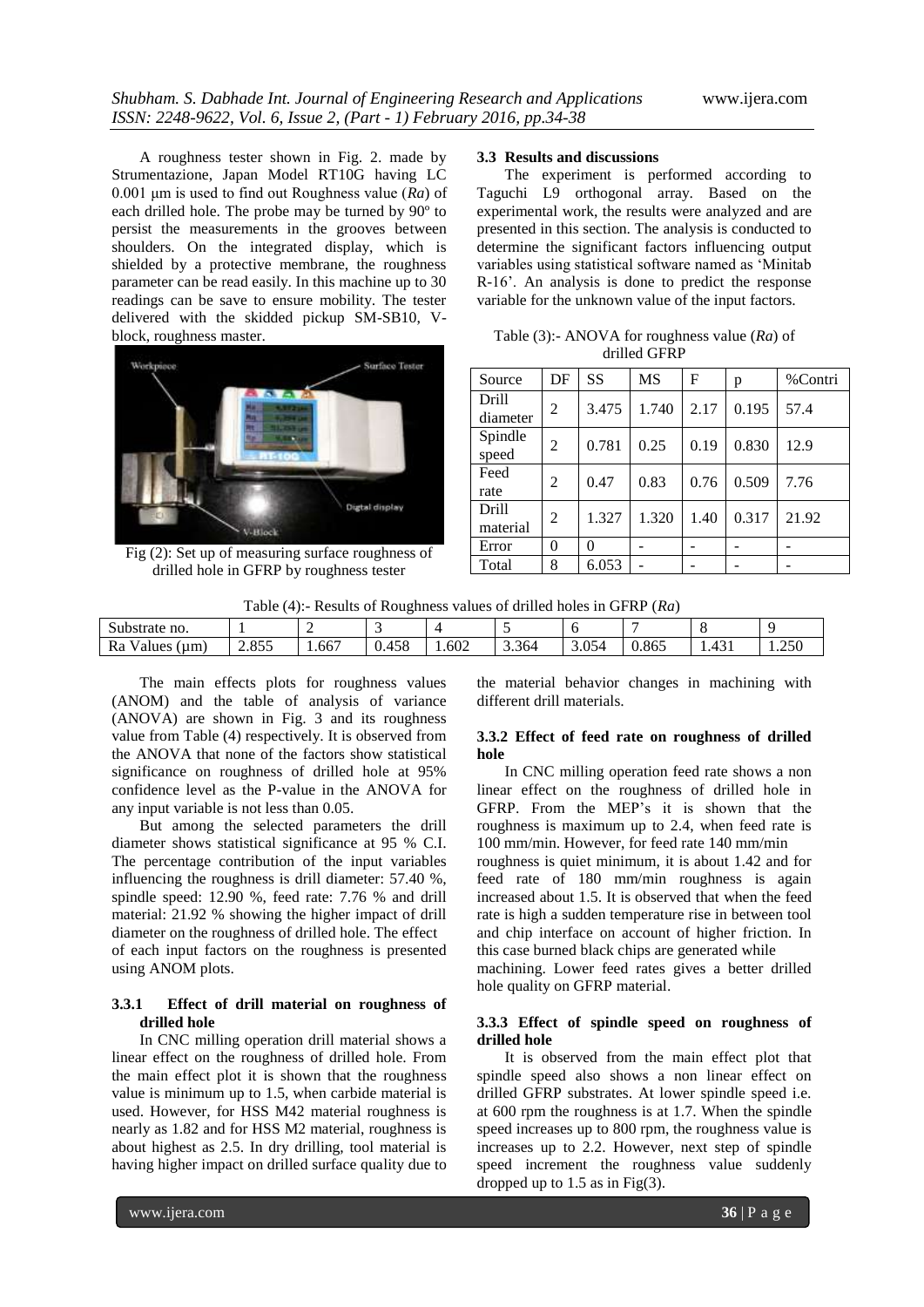

Fig (3): Contour plot of surface roughness vs feed rate and spindle speed

#### **3.3.4 Effect of drill diameter on roughness of drilled hole**

It is observed from the main effect plot that drill diameter shows a non linear effect on drilled GFRP substrates. For drill diameter 11.5 mm the roughness is minimum up to 1.15. However, for drill diameter 9.5 mm the roughness is high up to 2.7 and for drill diameter 9.0 it is up to 1.6. It is seen that as the drill diameter increases it plays a crucial role in maintaining the quality of drilled hole in GFRP substrates. The effect of all parameters is show in fig  $(4).$ 



Fig (4): Main effect plot for surface roughness in CNC milling of GFRP

## **IV. CONCLUSIONS**

The present work includes the extensive experimental analysis of CNC milling processes to understand the ability of the process with effective cutting parameters to generate high degree of drilled holes on GFRP composite. From the experimental results and subsequent Taguchi"s analysis some of the major conclusions can be deduced from the study. As far as the effect of input factors are considered, the factors drill diameter and drill material both have nearly predominant influence on the surface roughness of drilled holes on GFRP composite. It is seen that minimum roughness value observed as 0.458 μm in this experiment. Also the drill material of carbide with bigger diameter drills gives the gooddrilled hole quality in the GFRP composite.

## **V. ACKNOWLEDGEMENT**

I am are grateful to Prof. Dr. S. B. Barve (Head of Dept.), Prof. Dr. R. V. Pujeri (Vice Principal) and Prof. Dr. Mangesh Karad (Executive Director MITCOE, Pune).Also thankful to Accurate Engineering Co. Pvt. Ltd., Nashik for providing the measurement facility for the study.

#### **REFERENCES**

- [1] Hocheng H, Tsao CC, "Comprehensive analysis of delamination in drilling of composite materials with various drill bits", *Journal of Material Processing Technology*  2003, pp 335–9.
- [2] C.C. Tsaoa, H. Hocheng, "Evaluation of thrust force and surface roughness in drilling composite material using Taguchi analysis